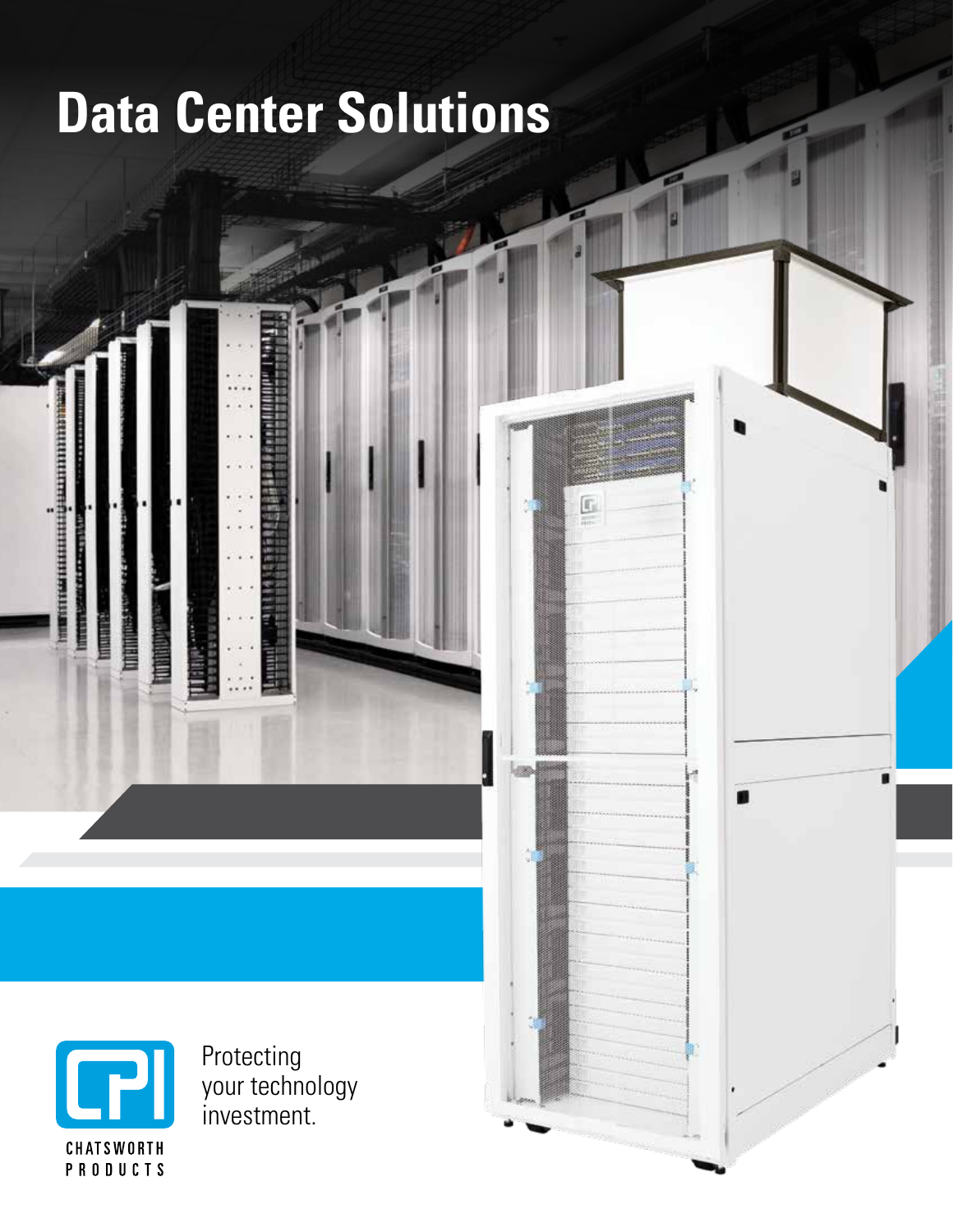

# **A Holistic Approach to an Efficient Data Center**

In an interconnected world, where organizations use a mix of enterprise-owned and cloud-based services, managing assets and white space remotely has become increasingly important. Chatsworth Products' (CPI) holistic, cabinet-centric approach to the data center simplifies operation, costs and labor, as well as allows for future expansion.

Since 1991, CPI has provided innovative infrastructure solutions that surpass industry standards in quality, flexibility, customization and ease of use. Our commitment to work with data center professionals to provide unique solutions and unparalleled support has resulted in optimized data centers that meet today's and tomorrow's high efficiency standards.

#### **Availability, Efficiency and Scalability**

CPI's cabinet ecosystem combines intelligent power distribution, remote power and environmental monitoring, access control and system optimization with integrated airflow management and enhanced cable management into one of the industry's strongest cabinets. This cabinet-level approach allows you to fully utilize each square foot of space— providing both a near-term payback and long-term capacity to grow. CPI's data center cabinet supports equipment, cable management, airflow management, intelligent power distribution, environmental monitoring, physical security and system optimization—a powerful, yet simple concept.

#### **Customization and Fast Deployment**

Data center professionals are required to meet or exceed the needs of their clients, as well as adhere to industry standards and codes. CPI's extensive experience in data center design has resulted in a portfolio of specialized cabinets to meet unique needs such as seismic environments, side airflow optimization,

high densities, and heavy-duty cabinets for shipping fully integrated with equipment. Additionally, CPI's consultative design approach includes helping you select and configure the right solutions for your site.

#### **Upgrade and Retrofit**

Continuous, automated power and environmental monitoring, and disciplined airflow management are the best tools to control cost and manage assets at the cabinet-level. Intelligent power distribution units (PDUs) and standalone electronic locking solutions bring remote power and environmental monitoring to your site while helping you comply with cybersecurity regulations. Aisle containment strategies increase efficiency and scalability in both brownfield and greenfield applications when cabinet-level isolation is untenable. Developed with built-in flexibility and high-quality engineering, CPI Aisle Containment Solutions easily adapt to challenges such as limited ceiling height and complex overhead pathways.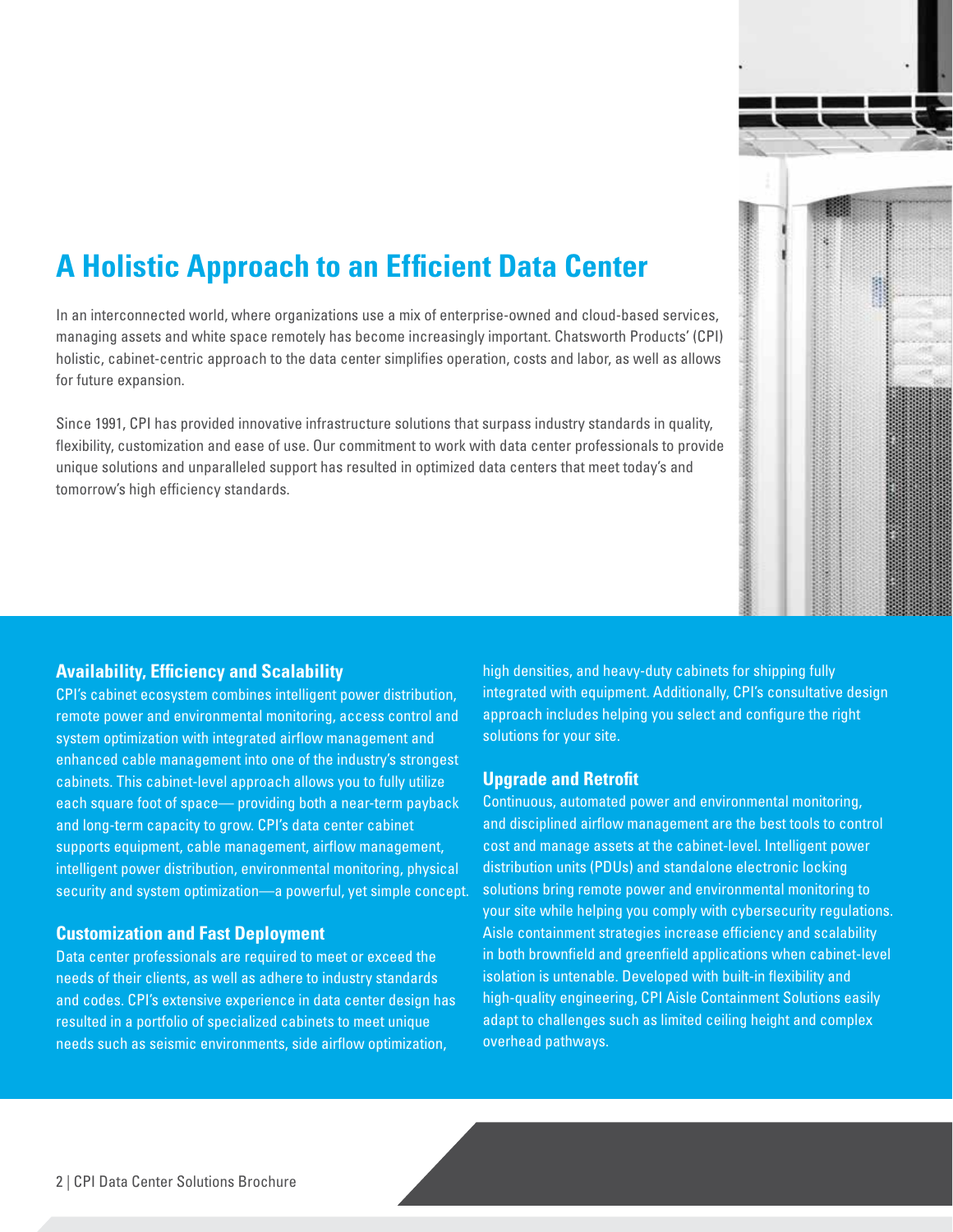

# **CPI Data Center Applications**



### Cloud / Hyperscale

CPI offers a robust solution for systems integrators, including factory installation of accessories to speed deployment, simplify logistics and reduce packaging in a cabinet solution designed for high load-bearing capacity to safely transport equipment.



#### **Enterprise**

CPI's integrated solution makes overall deployment and ongoing management faster and economical. Thermal management reduces cooling costs. Remote monitoring and Data Center Infrastructure Management (DCIM) software track assets and ensure capacity optimization. Electronic Access Control adds physical security to record access to cabinets for regulatory compliance.



#### Colocation / Multitenant Data Centers (MTDC)

Select CPI to support continuous uptime and to provide remote monitoring, asset management and security. Take advantage of the ability to trend power capacity over time to help forecast power consumption more accurately. Use power charge back reporting to closely control power consumption expenses. Remotely control access to cabinets and remotely control power to individual outlets to reduce remote hands charges.



#### Edge

As connectivity evolves to support the Internet of Things (IoT), companies face new challenges with their IT networks extending into manufacturing floors, warehouse and other nontraditional environments. For cleaner environments, use CPI's wall-mount enclosures to store equipment throughout the office. For dirty, wet environments, CPI offers a full line of NEMA-rated industrial enclosures and accessories for your digital transformation.

CPI Data Center Solutions Brochure | 3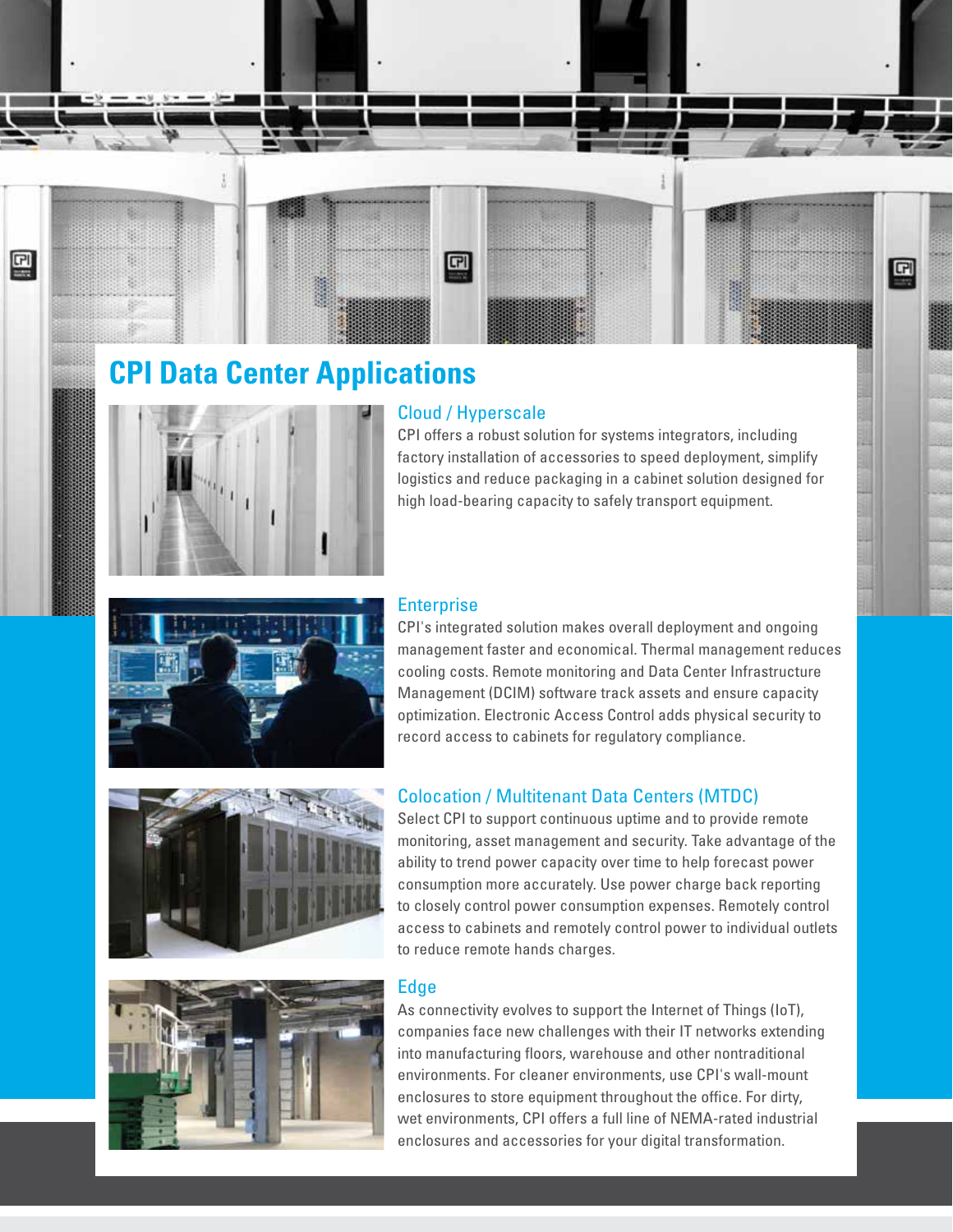# **CPI Cabinet Ecosystem**

Availability, efficiency and scalability begin within the cabinet ecosystem. This cabinet-centric approach provides intelligent power distribution, environmental monitoring, physical security, system optimization, equipment support, airflow management, cable management and simplified operations.



# Manage Power with Intelligence

Monitor and control power down to the individual device with CPI's eConnect® PDUs.

- Rated to withstand high temperatures
- Secure Array® IP Consolidation links 48 PDUs under a single IP connection
- Outlet-level monitoring and switching
- Branch circuit monitoring ensures power availability and prevents overcurrent.

### Monitor Environment Proactively

Ensure your equipment is safe from critical environmental conditions with CPI's environmental sensors and probes.

- Measure and track inlet and outlet temperature, and inlet humidity at each rack/cabinet
- Automatically monitor and set alarm thresholds to prevent hot spots
- Integrate environmental monitoring with intelligent PDUs to reduce hardware, networking and software costs

# Protect Equipment Electronically

Protect critical equipment and data with CPI's effective, yet simple, electronic access control solutions.

- Remotely control cabinet access attempts through a userfriendly web interface
- Keep audit trails for regulatory compliance
- Networked locks can be powered and networked through eConnect PDUs, or used as a standalone solution

# Optimize Your System Remotely

Visualize trends of all activities in the room and cabinet in a single screen with CPI's simple, yet robust, Power IQ® for eConnect DCIM software.

- Data charting of trends provides immediate status and insight into utilization
- Power capacity trend analysis provides estimated lifespan
- Power charge back reports allocate power use by equipment, rack or customer
- Failover reports ensure load balancing and available power on A and B circuits
- Report access by user for each cabinet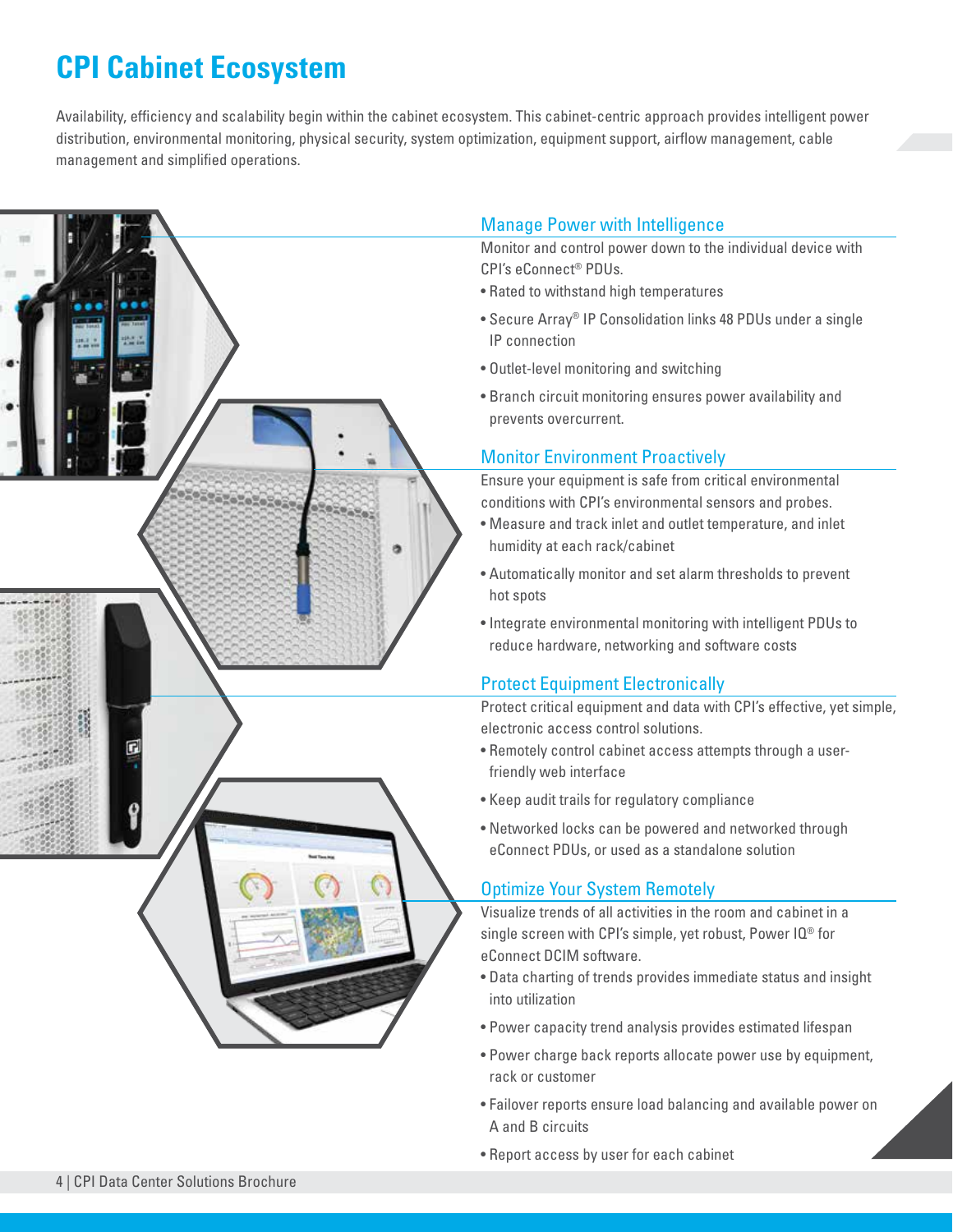# Support Equipment with Strength

Secure and protect critical equipment in high-density environments with ZetaFrame™ Cabinet.

- Sturdy, deep design
- Supports power, cable and airflow management accessories
- 5,000 lb (2,268 kg) static load ratings and 4,000 lb (1814 kg) dynamic load rating
- Optimal space utilization

### Control Airflow with Efficiency

Reduce cooling costs and manage extreme heat with CPI Passive Cooling® technology.

- Utilizes 100 percent of supplied air
- Supports up to 30 kW per cabinet
- Patented Vertical Exhaust Ducts provide cabinet-level airflow containment (aisle containment options also availalbe)

# Organize Cables with Flexibility

CPI's cabinets include specific and physically separate pathways for power and network cables, and mounting locations for PDUs. • Ensures network integrity with minimal airflow interference

• Allows intuitive bundling and easy attachment of cables

### Simplify Operations with a Single-Vendor Solution

Easily order CPI cabinets, eConnect PDUs, airflow and cable management accessories preinstalled for quick, simple deployment from a single vendor.





CPI offers complete product information, design tools and other resources to help you easily and efficiently plan and design projects to meet your deadlines and requirements. Visit chatsworth.com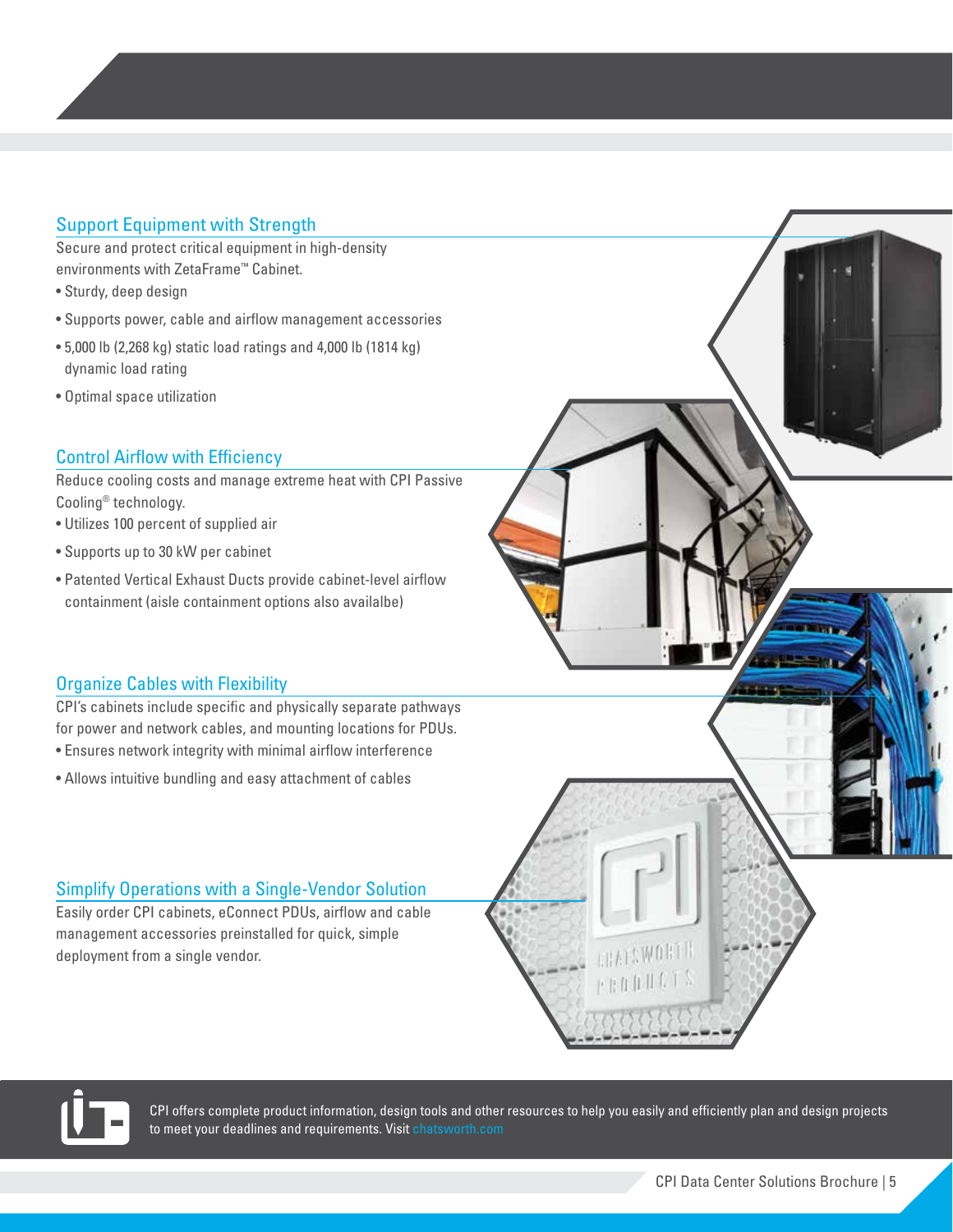# **End-to-End Solutions**

The next step to continued efficiency requires the focus to be on the data center as a whole.

#### **Our room-level solutions include:**



#### Aisle Containment

From a variety of airflow management accessories, to patented Vertical Exhaust Ducts for the cabinet, to Hot and Cold Aisle Containment, we have a solution that fits your unique needs and architectural challenges.



#### Bonding Busbars

CPI offers a comprehensive line of UL® Listed bonding products to protect sensitive electronic equipment.



### DCIM Software

DCIM software aggregates power, environmental and physical security measurements into a user-friendly dashboard that helps ensure site optimization and capacity planning.



#### **Configure It!**

Take advantage of CPI's design engineering expertise and customize a complete solution under one part number. Email us at: techsupport@chatsworth.com



#### Cable Pathway

A variety of options and accessories can be tailored to meet your facility's requirements and are adaptable for future growth.



# Seismic Bracing

Specialty protection systems that help reduce the risk of equipment damage from seismic events.

# "For the design of the solution, I like the interoperability of CPI products. I can pick and choose and assemble a solution."

Magnus Askautrud, Business Development Manager Coromatic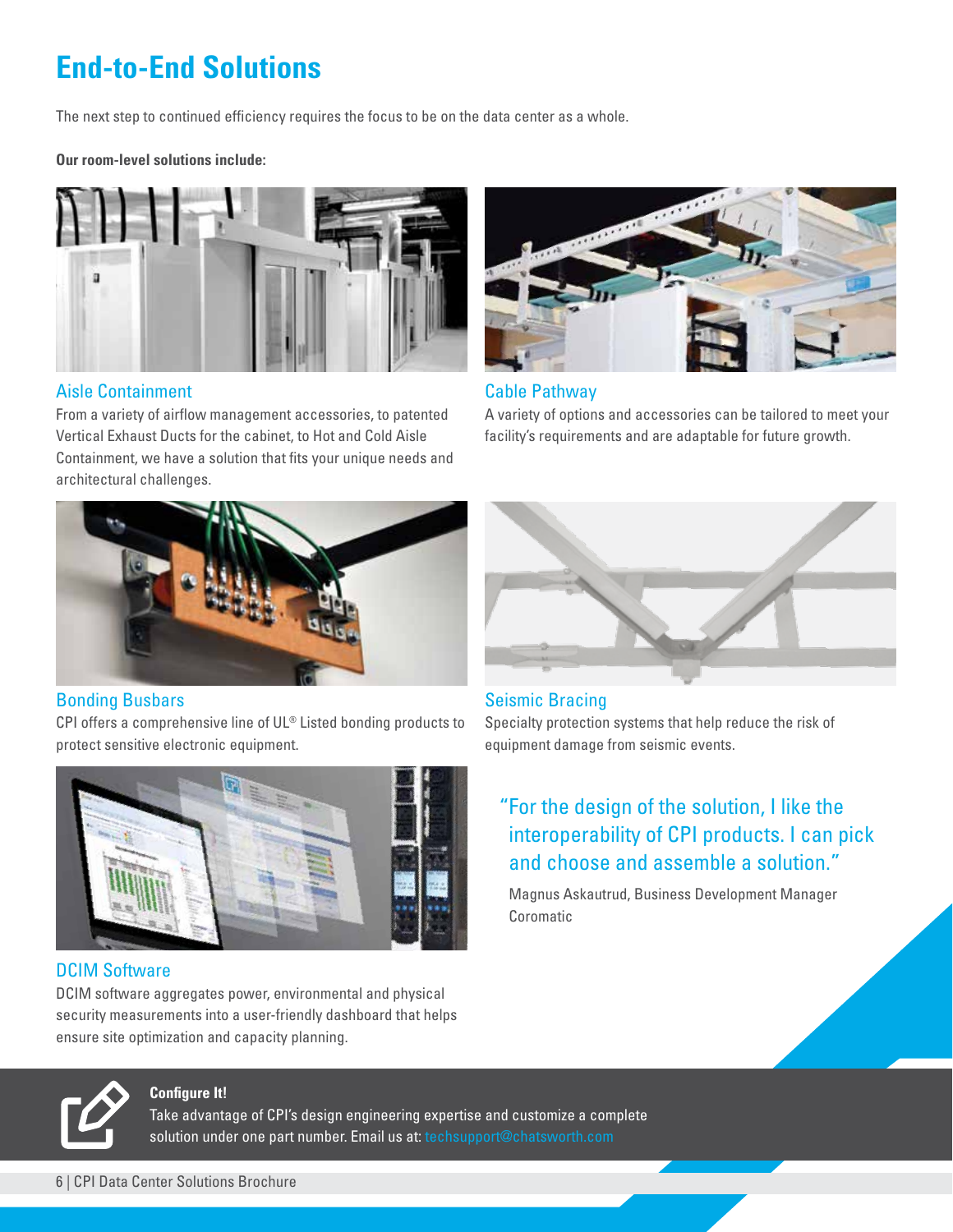# **How Do You Benefit from CPI's Data Center Solutions?**

## Standardization and Rapid Deployment

- Customize a solution to meet unique applications
- Enable easy ordering and delivery with a factory-assembled cabinet solution
- Increase confidence with pre- and post-sale services, industry-leading warranties and more

# Site Optimization and Regulatory Compliance

- Simplify operations with the ability to discover and centrally manage all supported equipment
- Optimize key performance metrics such as Power Usage Effectiveness (PUE), power capacity planning and reporting
- Reduce network connection cost using CPI's Secure Array IP Consolidation technology
- Provide a single integrated system for power management, environmental monitoring and physical security

# Reduced Cooling Costs

- Realize a potential 90% reduction in cooling and energy costs
- Support 4x higher heat and power densities
- Design for future growth
- Lower construction costs relative to active cooling solutions
- Have higher Delta T's (ΔT's) between the data center cooling air and exhaust air to improve the efficiency of CRAC units
- Minimize environmental impact and support green initiatives

# Maximized Space Utilization

• Deploy the latest servers, storage and networking equipment from leading manufacturers